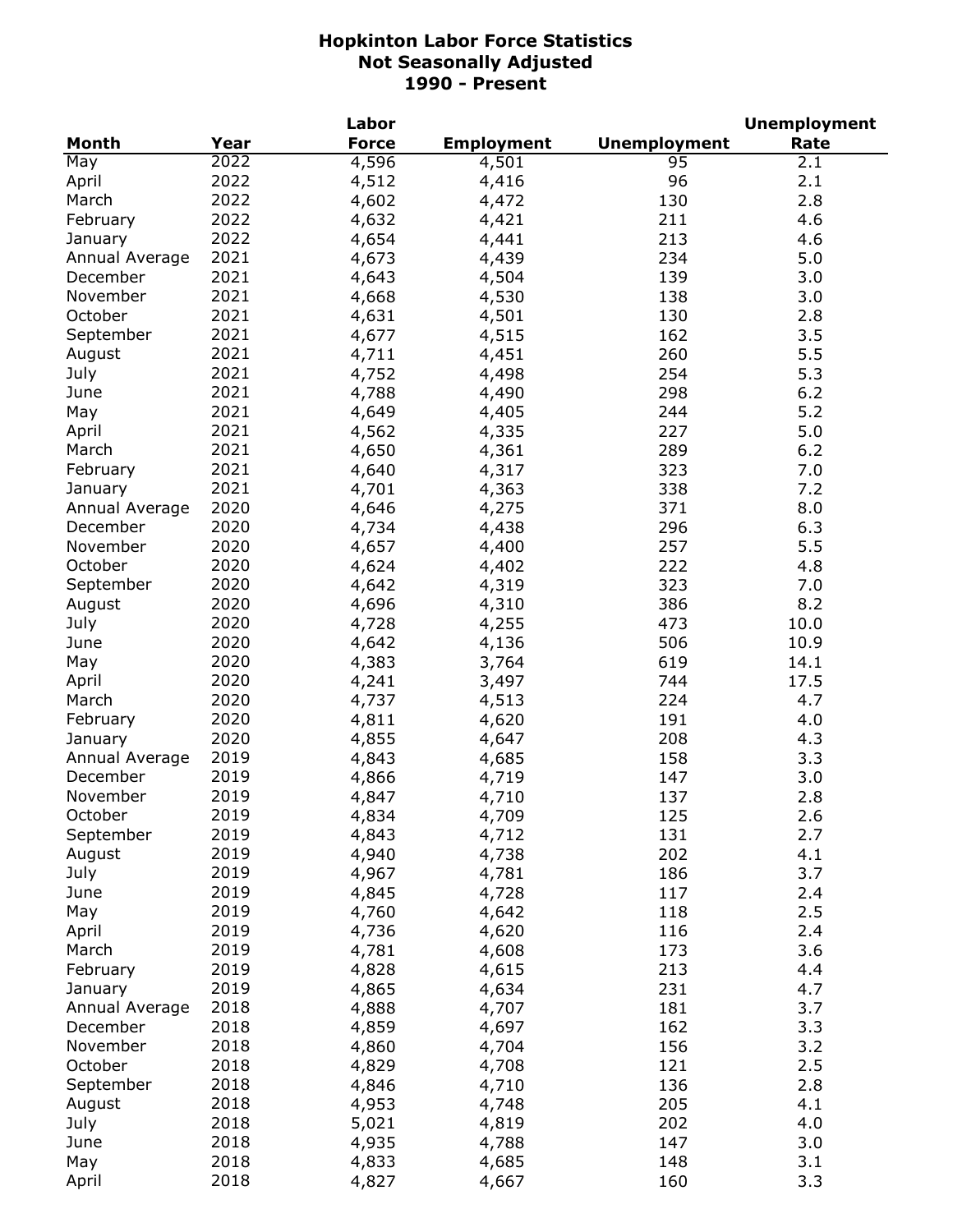|                |      | Labor        |                   |                     | <b>Unemployment</b> |
|----------------|------|--------------|-------------------|---------------------|---------------------|
| <b>Month</b>   | Year | <b>Force</b> | <b>Employment</b> | <b>Unemployment</b> | Rate                |
| March          | 2018 | 4,883        | 4,657             | 226                 | 4.6                 |
| February       | 2018 | 4,919        | 4,659             | 260                 | 5.3                 |
| January        | 2018 | 4,897        | 4,643             | 254                 | 5.2                 |
| Annual Average | 2017 | 4,868        | 4,656             | 212                 | 4.4                 |
| December       | 2017 | 4,861        | 4,655             | 206                 | 4.2                 |
| November       | 2017 | 4,854        | 4,655             | 199                 | 4.1                 |
| October        | 2017 | 4,837        | 4,654             | 183                 | 3.8                 |
| September      | 2017 | 4,872        | 4,679             | 193                 | 4.0                 |
| August         | 2017 | 4,985        | 4,699             | 286                 | 5.7                 |
| July           | 2017 | 4,997        | 4,736             | 261                 | 5.2                 |
| June           | 2017 | 4,900        | 4,729             | 171                 | 3.5                 |
|                | 2017 | 4,791        |                   |                     |                     |
| May            |      |              | 4,625             | 166                 | 3.5                 |
| April          | 2017 | 4,784        | 4,628             | 156                 | 3.3                 |
| March          | 2017 | 4,838        | 4,621             | 217                 | 4.5                 |
| February       | 2017 | 4,856        | 4,604             | 252                 | 5.2                 |
| January        | 2017 | 4,832        | 4,584             | 248                 | 5.1                 |
| Annual Average | 2016 | 4,712        | 4,477             | 235                 | 5.0                 |
| December       | 2016 | 4,687        | 4,508             | 179                 | 3.8                 |
| November       | 2016 | 4,678        | 4,505             | 173                 | 3.7                 |
| October        | 2016 | 4,667        | 4,484             | 183                 | 3.9                 |
| September      | 2016 | 4,686        | 4,482             | 204                 | 4.4                 |
| August         | 2016 | 4,847        | 4,529             | 318                 | 6.6                 |
| July           | 2016 | 4,858        | 4,569             | 289                 | 5.9                 |
| June           | 2016 | 4,780        | 4,546             | 234                 | 4.9                 |
| May            | 2016 | 4,679        | 4,447             | 232                 | 5.0                 |
| April          | 2016 | 4,655        | 4,450             | 205                 | 4.4                 |
| March          | 2016 | 4,651        | 4,408             | 243                 | 5.2                 |
| February       | 2016 | 4,686        | 4,407             | 279                 | 6.0                 |
| January        | 2016 | 4,674        | 4,389             | 285                 | 6.1                 |
| Annual Average | 2015 | 4,758        | 4,450             | 308                 | 6.5                 |
| December       | 2015 | 4,671        | 4,430             | 241                 | 5.2                 |
| November       | 2015 | 4,658        | 4,421             | 237                 | 5.1                 |
| October        | 2015 | 4,669        | 4,443             | 226                 | 4.8                 |
| September      | 2015 | 4,707        | 4,447             | 260                 | 5.5                 |
|                | 2015 | 4,882        |                   | 371                 | 7.6                 |
| August<br>July | 2015 |              | 4,511<br>4,529    | 375                 |                     |
| June           | 2015 | 4,904        |                   | 303                 | 7.6<br>6.2          |
|                | 2015 | 4,851        | 4,548             |                     |                     |
| May            |      | 4,795        | 4,459             | 336                 | 7.0<br>6.2          |
| April          | 2015 | 4,716        | 4,422             | 294                 |                     |
| March          | 2015 | 4,712        | 4,385             | 327                 | 6.9                 |
| February       | 2015 | 4,774        | 4,416             | 358                 | 7.5                 |
| January        | 2015 | 4,761        | 4,392             | 369                 | 7.8                 |
| Annual Average | 2014 | 4,824        | 4,423             | 401                 | 8.3                 |
| December       | 2014 | 4,726        | 4,425             | 301                 | 6.4                 |
| November       | 2014 | 4,724        | 4,407             | 317                 | 6.7                 |
| October        | 2014 | 4,771        | 4,439             | 332                 | 7.0                 |
| September      | 2014 | 4,801        | 4,422             | 379                 | 7.9                 |
| August         | 2014 | 4,954        | 4,491             | 463                 | 9.3                 |
| July           | 2014 | 4,981        | 4,528             | 453                 | 9.1                 |
| June           | 2014 | 4,862        | 4,491             | 371                 | 7.6                 |
| May            | 2014 | 4,776        | 4,397             | 379                 | 7.9                 |
| April          | 2014 | 4,773        | 4,402             | 371                 | 7.8                 |
| March          | 2014 | 4,813        | 4,365             | 448                 | 9.3                 |
| February       | 2014 | 4,858        | 4,365             | 493                 | 10.1                |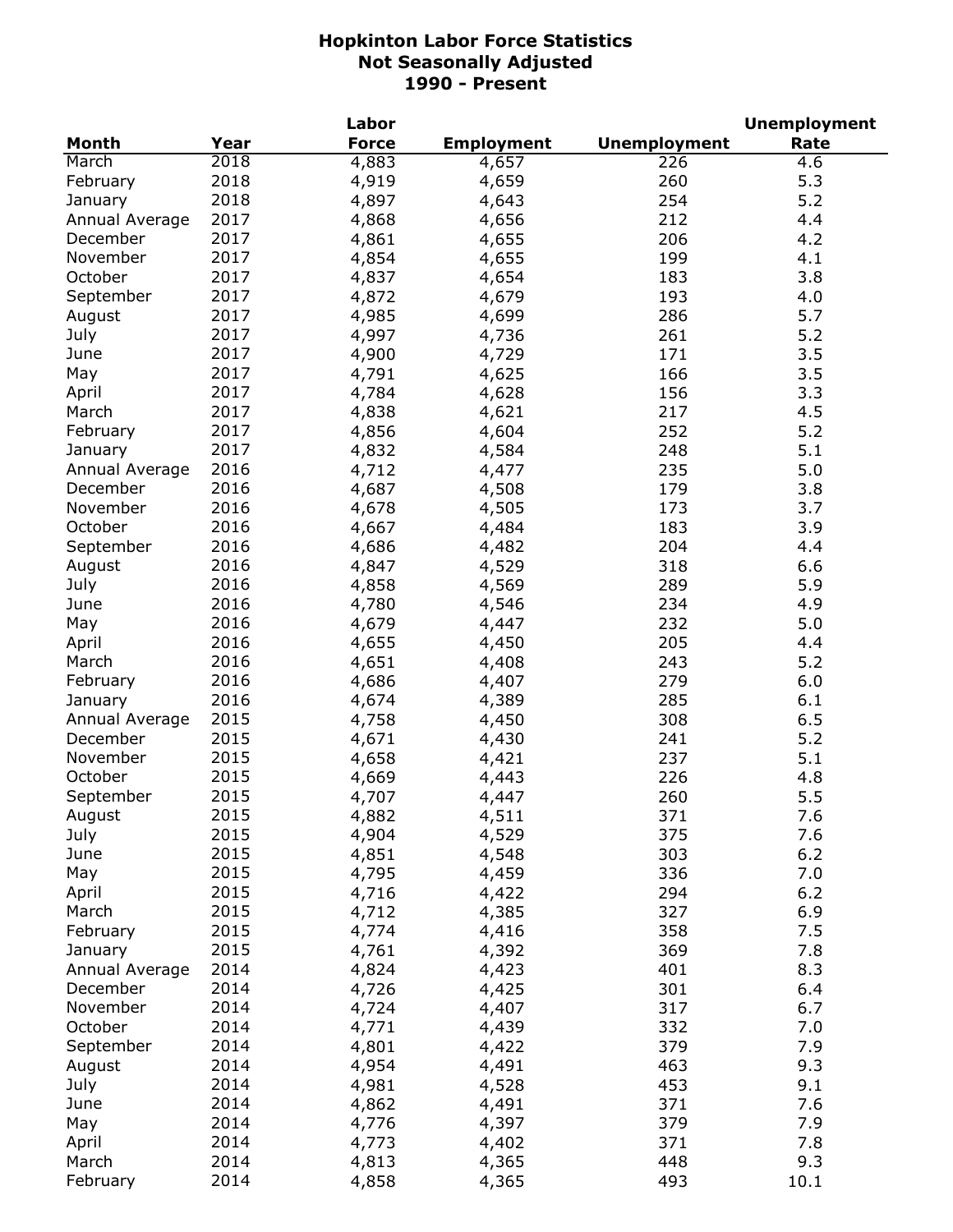|                |      | Labor        |                   |                     | <b>Unemployment</b> |
|----------------|------|--------------|-------------------|---------------------|---------------------|
| <b>Month</b>   | Year | <b>Force</b> | <b>Employment</b> | <b>Unemployment</b> | Rate                |
| January        | 2014 | 4,857        | 4,348             | 509                 | 10.5                |
| Annual Average | 2013 | 4,877        | 4,435             | 442                 | 9.1                 |
| December       | 2013 | 4,822        | 4,398             | 424                 | 8.8                 |
| November       | 2013 | 4,838        | 4,403             | 435                 | 9.0                 |
| October        | 2013 | 4,806        | 4,376             | 430                 | 8.9                 |
| September      | 2013 | 4,853        | 4,419             | 434                 | 8.9                 |
| August         | 2013 | 4,968        | 4,466             | 502                 | 10.1                |
| July           | 2013 | 5,030        | 4,530             | 500                 | 9.9                 |
| June           | 2013 | 4,885        | 4,492             | 393                 | 8.0                 |
| May            | 2013 | 4,812        | 4,426             | 386                 | 8.0                 |
| April          | 2013 | 4,807        | 4,436             | 371                 | 7.7                 |
| March          | 2013 | 4,850        | 4,404             | 446                 | 9.2                 |
|                | 2013 | 4,913        |                   | 482                 | 9.8                 |
| February       |      |              | 4,431             |                     |                     |
| January        | 2013 | 4,940        | 4,436             | 504                 | 10.2                |
| Annual Average | 2012 | 4,949        | 4,463             | 486                 | 9.8                 |
| December       | 2012 | 4,926        | 4,509             | 417                 | 8.5                 |
| November       | 2012 | 4,932        | 4,499             | 433                 | 8.8                 |
| October        | 2012 | 4,975        | 4,523             | 452                 | 9.1                 |
| September      | 2012 | 4,959        | 4,498             | 461                 | 9.3                 |
| August         | 2012 | 5,029        | 4,493             | 536                 | 10.7                |
| July           | 2012 | 5,066        | 4,532             | 534                 | 10.5                |
| June           | 2012 | 4,995        | 4,498             | 497                 | 9.9                 |
| May            | 2012 | 4,910        | 4,437             | 473                 | 9.6                 |
| April          | 2012 | 4,880        | 4,400             | 480                 | 9.8                 |
| March          | 2012 | 4,897        | 4,382             | 515                 | 10.5                |
| February       | 2012 | 4,915        | 4,388             | 527                 | 10.7                |
| January        | 2012 | 4,902        | 4,394             | 508                 | 10.4                |
| Annual Average | 2011 | 5,044        | 4,517             | 527                 | 10.4                |
| December       | 2011 | 4,962        | 4,491             | 471                 | 9.5                 |
| November       | 2011 | 4,981        | 4,491             | 490                 | 9.8                 |
| October        | 2011 | 4,966        | 4,486             | 480                 | 9.7                 |
| September      | 2011 | 4,994        | 4,502             | 492                 | 9.9                 |
| August         | 2011 | 5,077        | 4,533             | 544                 | 10.7                |
| July           | 2011 | 5,167        | 4,574             | 593                 | 11.5                |
| June           | 2011 | 5,065        | 4,568             | 497                 | 9.8                 |
| May            | 2011 | 5,022        | 4,522             | 500                 | 10.0                |
| April          | 2011 | 5,028        | 4,530             | 498                 | 9.9                 |
| March          | 2011 | 5,044        | 4,500             | 544                 | 10.8                |
| February       | 2011 | 5,103        | 4,497             | 606                 | 11.9                |
| January        | 2011 | 5,123        | 4,509             | 614                 | 12.0                |
| Annual Average | 2010 | 5,189        | 4,624             | 565                 | 10.9                |
| December       | 2010 | 5,104        | 4,601             | 503                 | 9.9                 |
| November       | 2010 | 5,044        | 4,595             | 449                 | 8.9                 |
| October        | 2010 | 5,065        | 4,619             | 446                 | 8.8                 |
|                | 2010 |              |                   | 479                 |                     |
| September      |      | 5,134        | 4,655             |                     | 9.3                 |
| August         | 2010 | 5,299        | 4,697             | 602                 | 11.4                |
| July           | 2010 | 5,350        | 4,731             | 619                 | 11.6                |
| June           | 2010 | 5,250        | 4,695             | 555                 | 10.6                |
| May            | 2010 | 5,195        | 4,627             | 568                 | 10.9                |
| April          | 2010 | 5,253        | 4,620             | 633                 | 12.1                |
| March          | 2010 | 5,199        | 4,554             | 645                 | 12.4                |
| February       | 2010 | 5,193        | 4,550             | 643                 | 12.4                |
| January        | 2010 | 5,177        | 4,545             | 632                 | 12.2                |
| Annual Average | 2009 | 4,868        | 4,340             | 528                 | 10.8                |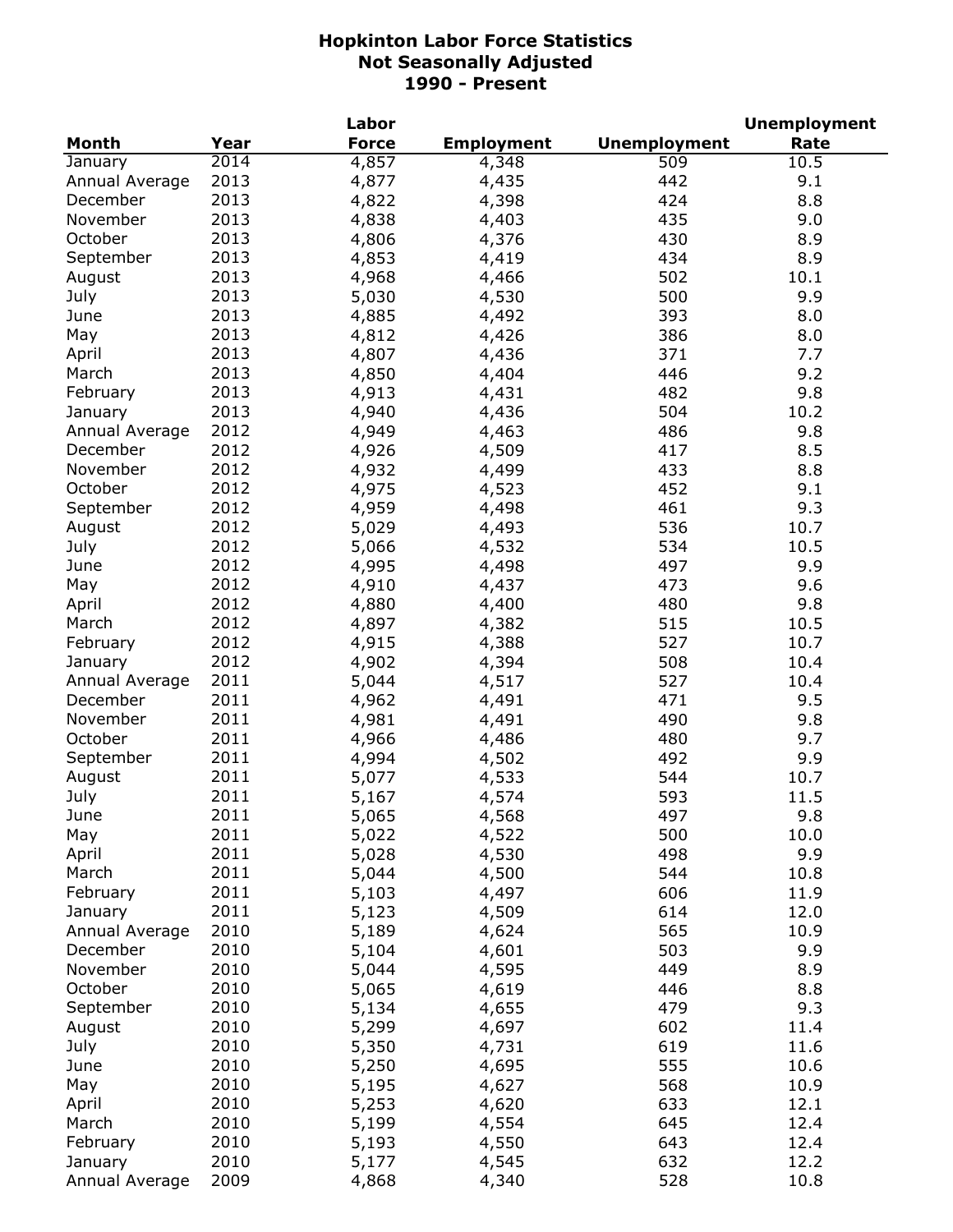|                |      | Labor        |                   |                     | <b>Unemployment</b> |
|----------------|------|--------------|-------------------|---------------------|---------------------|
| <b>Month</b>   | Year | <b>Force</b> | <b>Employment</b> | <b>Unemployment</b> | Rate                |
| December       | 2009 | 4,855        | 4,327             | 528                 | 10.9                |
| November       | 2009 | 4,876        | 4,362             | 514                 | 10.5                |
| October        | 2009 | 4,768        | 4,338             | 430                 | 9.0                 |
| September      | 2009 | 4,767        | 4,331             | 436                 | 9.1                 |
| August         | 2009 | 4,897        | 4,362             | 535                 | 10.9                |
| July           | 2009 | 4,907        | 4,385             | 522                 | 10.6                |
| June           | 2009 | 4,849        | 4,376             | 473                 | 9.8                 |
| May            | 2009 | 4,819        | 4,318             | 501                 | 10.4                |
| April          | 2009 | 4,933        | 4,330             | 603                 | 12.2                |
| March          | 2009 | 4,896        | 4,309             | 587                 | 12.0                |
| February       | 2009 | 4,933        | 4,319             | 614                 | 12.4                |
| January        | 2009 | 4,912        | 4,321             | 591                 | 12.0                |
| Annual Average | 2008 | 4,849        | 4,485             | 364                 | 7.5                 |
| December       | 2008 | 4,904        | 4,413             | 491                 | 10.0                |
| November       | 2008 | 4,882        | 4,458             | 424                 | 8.7                 |
| October        | 2008 | 4,810        | 4,461             | 349                 | 7.3                 |
| September      | 2008 | 4,801        | 4,466             | 335                 | 7.0                 |
| August         | 2008 | 4,881        | 4,476             | 405                 | 8.3                 |
| July           | 2008 | 4,895        | 4,516             | 379                 | 7.7                 |
| June           | 2008 | 4,844        | 4,528             | 316                 | 6.5                 |
| May            | 2008 | 4,799        | 4,481             | 318                 | 6.6                 |
| April          | 2008 | 4,812        | 4,513             | 299                 | 6.2                 |
| March          | 2008 | 4,838        | 4,494             | 344                 | 7.1                 |
|                | 2008 | 4,858        | 4,493             | 365                 | 7.5                 |
| February       |      |              |                   |                     |                     |
| January        | 2008 | 4,864        | 4,517             | 347                 | 7.1                 |
| Annual Average | 2007 | 4,857        | 4,626             | 231                 | 4.8                 |
| December       | 2007 | 4,855        | 4,614             | 241                 | 5.0                 |
| November       | 2007 | 4,871        | 4,651             | 220                 | 4.5                 |
| October        | 2007 | 4,845        | 4,639             | 206                 | 4.3                 |
| September      | 2007 | 4,826        | 4,637             | 189                 | 3.9                 |
| August         | 2007 | 4,854        | 4,620             | 234                 | 4.8                 |
| July           | 2007 | 4,896        | 4,654             | 242                 | 4.9                 |
| June           | 2007 | 4,856        | 4,667             | 189                 | 3.9                 |
| May            | 2007 | 4,814        | 4,617             | 197                 | 4.1                 |
| April          | 2007 | 4,830        | 4,607             | 223                 | 4.6                 |
| March          | 2007 | 4,854        | 4,609             | 245                 | 5.0                 |
| February       | 2007 | 4,888        | 4,600             | 288                 | 5.9                 |
| January        | 2007 | 4,904        | 4,601             | 303                 | $6.2$               |
| Annual Average | 2006 | 4,838        | 4,608             | 230                 | 4.8                 |
| December       | 2006 | 4,871        | 4,673             | 198                 | 4.1                 |
| November       | 2006 | 4,876        | 4,678             | 198                 | 4.1                 |
| October        | 2006 | 4,849        | 4,663             | 186                 | 3.8                 |
| September      | 2006 | 4,834        | 4,636             | 198                 | 4.1                 |
| August         | 2006 | 4,876        | 4,629             | 247                 | 5.1                 |
| July           | 2006 | 4,885        | 4,638             | 247                 | 5.1                 |
| June           | 2006 | 4,847        | 4,637             | 210                 | 4.3                 |
| May            | 2006 | 4,782        | 4,580             | 202                 | 4.2                 |
| April          | 2006 | 4,793        | 4,569             | 224                 | 4.7                 |
| March          | 2006 | 4,776        | 4,541             | 235                 | 4.9                 |
| February       | 2006 | 4,839        | 4,530             | 309                 | 6.4                 |
| January        | 2006 | 4,835        | 4,527             | 308                 | 6.4                 |
| Annual Average | 2005 | 4,776        | 4,552             | 224                 | 4.7                 |
| December       | 2005 | 4,832        | 4,617             | 215                 | 4.4                 |
| November       | 2005 | 4,849        | 4,631             | 218                 | 4.5                 |
|                |      |              |                   |                     |                     |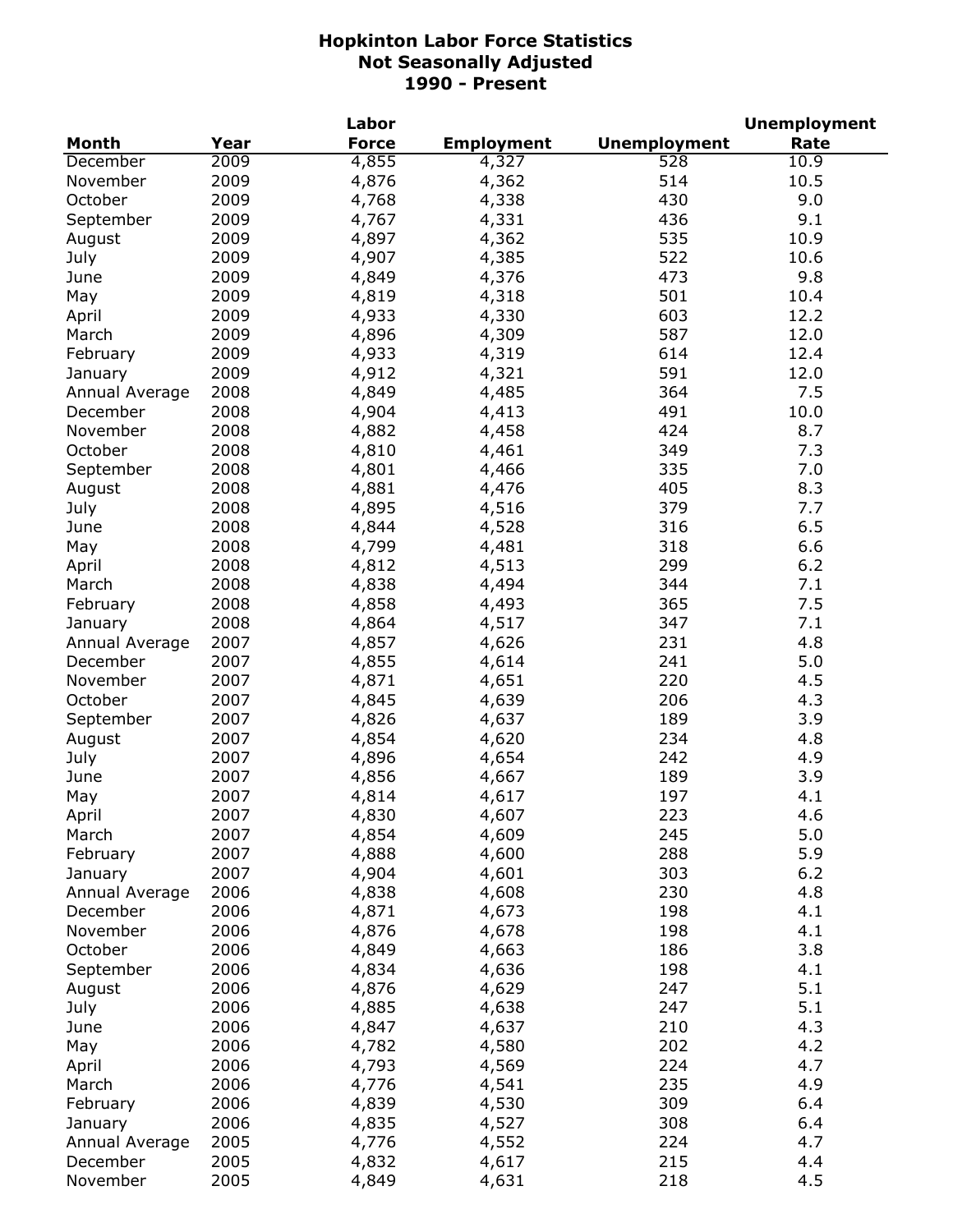|                |      | Labor        |                   |                     | <b>Unemployment</b> |
|----------------|------|--------------|-------------------|---------------------|---------------------|
| <b>Month</b>   | Year | <b>Force</b> | <b>Employment</b> | <b>Unemployment</b> | Rate                |
| October        | 2005 | 4,802        | 4,613             | 189                 | $\overline{3.9}$    |
| September      | 2005 | 4,808        | 4,590             | 218                 | 4.5                 |
| August         | 2005 | 4,851        | 4,600             | 251                 | 5.2                 |
| July           | 2005 | 4,836        | 4,595             | 241                 | 5.0                 |
| June           | 2005 | 4,759        | 4,576             | 183                 | 3.8                 |
| May            | 2005 | 4,705        | 4,524             | 181                 | 3.8                 |
| April          | 2005 | 4,683        | 4,507             | 176                 | 3.8                 |
| March          | 2005 | 4,735        | 4,470             | 265                 | 5.6                 |
| February       | 2005 | 4,731        | 4,454             | 277                 | 5.9                 |
| January        | 2005 | 4,718        | 4,445             | 273                 | 5.8                 |
| Annual Average | 2004 | 4,701        | 4,468             | 233                 | 5.0                 |
| December       | 2004 | 4,715        | 4,506             | 209                 | 4.4                 |
| November       | 2004 | 4,694        | 4,524             | 170                 | 3.6                 |
| October        | 2004 | 4,669        | 4,503             | 166                 | 3.6                 |
| September      | 2004 | 4,657        | 4,481             | 176                 | 3.8                 |
| August         | 2004 | 4,737        | 4,487             | 250                 | 5.3                 |
| July           | 2004 | 4,759        | 4,504             | 255                 | 5.4                 |
| June           | 2004 | 4,709        | 4,485             | 224                 | 4.8                 |
|                | 2004 |              |                   | 210                 | 4.5                 |
| May            |      | 4,645        | 4,435             |                     |                     |
| April          | 2004 | 4,690        | 4,430             | 260                 | 5.5                 |
| March          | 2004 | 4,700        | 4,410             | 290                 | 6.2                 |
| February       | 2004 | 4,707        | 4,419             | 288                 | 6.1                 |
| January        | 2004 | 4,731        | 4,430             | 301                 | 6.4                 |
| Annual Average | 2003 | 4,732        | 4,498             | 234                 | 4.9                 |
| December       | 2003 | 4,738        | 4,519             | 219                 | 4.6                 |
| November       | 2003 | 4,734        | 4,533             | 201                 | 4.2                 |
| October        | 2003 | 4,701        | 4,514             | 187                 | 4.0                 |
| September      | 2003 | 4,693        | 4,500             | 193                 | 4.1                 |
| August         | 2003 | 4,762        | 4,504             | 258                 | 5.4                 |
| July           | 2003 | 4,788        | 4,520             | 268                 | 5.6                 |
| June           | 2003 | 4,783        | 4,533             | 250                 | 5.2                 |
| May            | 2003 | 4,694        | 4,479             | 215                 | 4.6                 |
| April          | 2003 | 4,707        | 4,489             | 218                 | 4.6                 |
| March          | 2003 | 4,721        | 4,467             | 254                 | 5.4                 |
| February       | 2003 | 4,736        | 4,468             | 268                 | 5.7                 |
| January        | 2003 | 4,724        | 4,444             | 280                 | 5.9                 |
| Annual Average | 2002 | 4,638        | 4,440             | 198                 | 4.3                 |
| December       | 2002 | 4,699        | 4,502             | 197                 | 4.2                 |
| November       | 2002 | 4,717        | 4,513             | 204                 | 4.3                 |
| October        | 2002 | 4,679        | 4,494             | 185                 | 4.0                 |
| September      | 2002 | 4,657        | 4,484             | 173                 | 3.7                 |
| August         | 2002 | 4,707        | 4,468             | 239                 | 5.1                 |
| July           | 2002 | 4,698        | 4,472             | 226                 | 4.8                 |
| June           | 2002 | 4,621        | 4,458             | 163                 | 3.5                 |
| May            | 2002 | 4,568        | 4,404             | 164                 | 3.6                 |
| April          | 2002 | 4,560        | 4,389             | 171                 | 3.8                 |
| March          | 2002 | 4,581        | 4,382             | 199                 | 4.3                 |
| February       | 2002 | 4,600        | 4,386             | 214                 | 4.7                 |
| January        | 2002 | 4,567        | 4,332             | 235                 | 5.1                 |
| Annual Average | 2001 | 4,543        | 4,380             | 163                 | 3.6                 |
| December       | 2001 | 4,560        | 4,407             | 153                 | 3.4                 |
| November       | 2001 | 4,554        | 4,407             | 147                 | 3.2                 |
| October        | 2001 | 4,525        | 4,398             | 127                 | 2.8                 |
| September      | 2001 | 4,523        | 4,398             | 125                 | 2.8                 |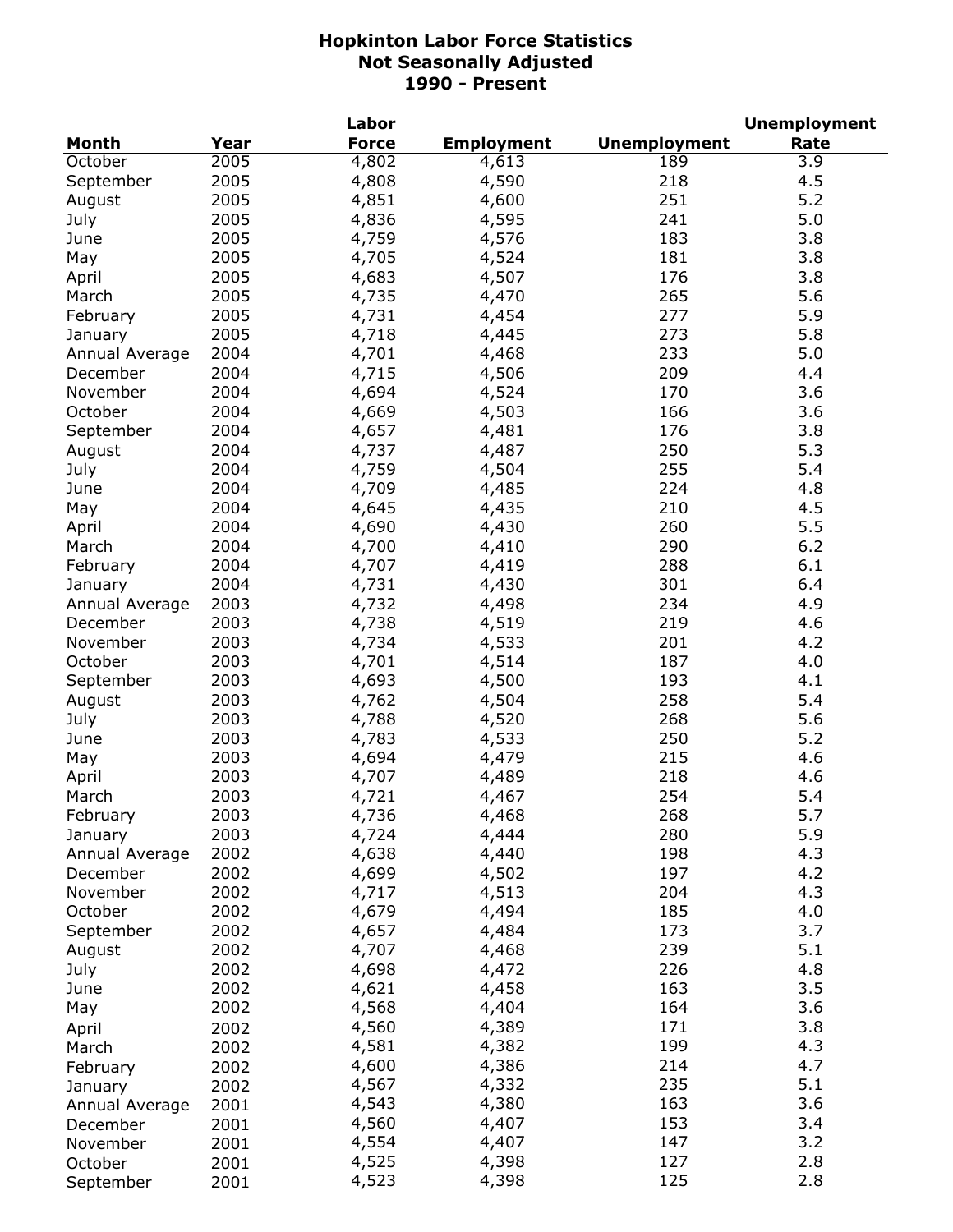|                |      | Labor        |                   |                     | <b>Unemployment</b> |
|----------------|------|--------------|-------------------|---------------------|---------------------|
| <b>Month</b>   | Year | <b>Force</b> | <b>Employment</b> | <b>Unemployment</b> | Rate                |
| August         | 2001 | 4,544        | 4,373             | $\overline{171}$    | 3.8                 |
| July           | 2001 | 4,579        | 4,401             | 178                 | 3.9                 |
| June           | 2001 | 4,558        | 4,396             | 162                 | 3.6                 |
| May            | 2001 | 4,505        | 4,349             | 156                 | 3.5                 |
| April          | 2001 | 4,505        | 4,362             | 143                 | 3.2                 |
| March          | 2001 | 4,554        | 4,358             | 196                 | 4.3                 |
| February       | 2001 | 4,559        | 4,358             | 201                 | 4.4                 |
| January        | 2001 | 4,554        | 4,356             | 198                 | 4.3                 |
|                | 2000 | 4,549        | 4,406             | 143                 | 3.1                 |
| Annual Average |      | 4,561        | 4,444             | 117                 | 2.6                 |
| December       | 2000 | 4,565        | 4,440             | 125                 | 2.7                 |
| November       | 2000 | 4,529        |                   | 109                 |                     |
| October        | 2000 |              | 4,420             |                     | 2.4                 |
| September      | 2000 | 4,503        | 4,404             | 99                  | 2.2                 |
| August         | 2000 | 4,560        | 4,410             | 150                 | 3.3                 |
| July           | 2000 | 4,560        | 4,418             | 142                 | 3.1                 |
| June           | 2000 | 4,549        | 4,434             | 115                 | 2.5                 |
| May            | 2000 | 4,528        | 4,389             | 139                 | 3.1                 |
| April          | 2000 | 4,539        | 4,412             | 127                 | 2.8                 |
| March          | 2000 | 4,553        | 4,375             | 178                 | 3.9                 |
| February       | 2000 | 4,568        | 4,361             | 207                 | 4.5                 |
| January        | 2000 | 4,566        | 4,362             | 204                 | 4.5                 |
| Annual Average | 1999 | 4,649        | 4,521             | 128                 | 2.8                 |
| December       | 1999 | 4,638        | 4,519             | 119                 | 2.6                 |
| November       | 1999 | 4,617        | 4,501             | 116                 | 2.5                 |
| October        | 1999 | 4,616        | 4,479             | 137                 | 3.0                 |
| September      | 1999 | 4,627        | 4,493             | 134                 | 2.9                 |
| August         | 1999 | 4,782        | 4,640             | 142                 | 3.0                 |
| July           | 1999 | 4,834        | 4,683             | 151                 | 3.1                 |
| June           | 1999 | 4,662        | 4,571             | 91                  | 2.0                 |
| May            | 1999 | 4,555        | 4,478             | 77                  | 1.7                 |
| April          | 1999 | 4,527        | 4,462             | 65                  | 1.4                 |
| March          | 1999 | 4,610        | 4,492             | 118                 | 2.6                 |
| February       | 1999 | 4,646        | 4,463             | 183                 | 3.9                 |
| January        | 1999 | 4,669        | 4,469             | 200                 | 4.3                 |
| Annual Average | 1998 | 4,498        | 4,356             | 142                 | 3.2                 |
| December       | 1998 | 4,497        | 4,401             | 96                  | 2.1                 |
| November       | 1998 | 4,485        | 4,382             | 103                 | 2.3                 |
| October        | 1998 | 4,480        | 4,335             | 145                 | 3.2                 |
| September      | 1998 | 4,483        | 4,360             | 123                 | 2.7                 |
|                | 1998 | 4,639        | 4,462             | 177                 | 3.8                 |
| August         |      | 4,665        | 4,494             | 171                 | 3.7                 |
| July           | 1998 | 4,510        |                   | 111                 | 2.5                 |
| June           | 1998 |              | 4,399             | 109                 |                     |
| May            | 1998 | 4,395        | 4,286             |                     | 2.5                 |
| April          | 1998 | 4,397        | 4,255             | 142                 | 3.2                 |
| March          | 1998 | 4,448        | 4,304             | 144                 | 3.2                 |
| February       | 1998 | 4,464        | 4,289             | 175                 | 3.9                 |
| January        | 1998 | 4,515        | 4,308             | 207                 | 4.6                 |
| Annual Average | 1997 | 4,421        | 4,259             | 162                 | 3.7                 |
| December       | 1997 | 4,411        | 4,271             | 140                 | 3.2                 |
| November       | 1997 | 4,399        | 4,283             | 116                 | 2.6                 |
| October        | 1997 | 4,365        | 4,256             | 109                 | 2.5                 |
| September      | 1997 | 4,400        | 4,267             | 133                 | 3.0                 |
| August         | 1997 | 4,604        | 4,410             | 194                 | 4.2                 |
| July           | 1997 | 4,667        | 4,468             | 199                 | 4.3                 |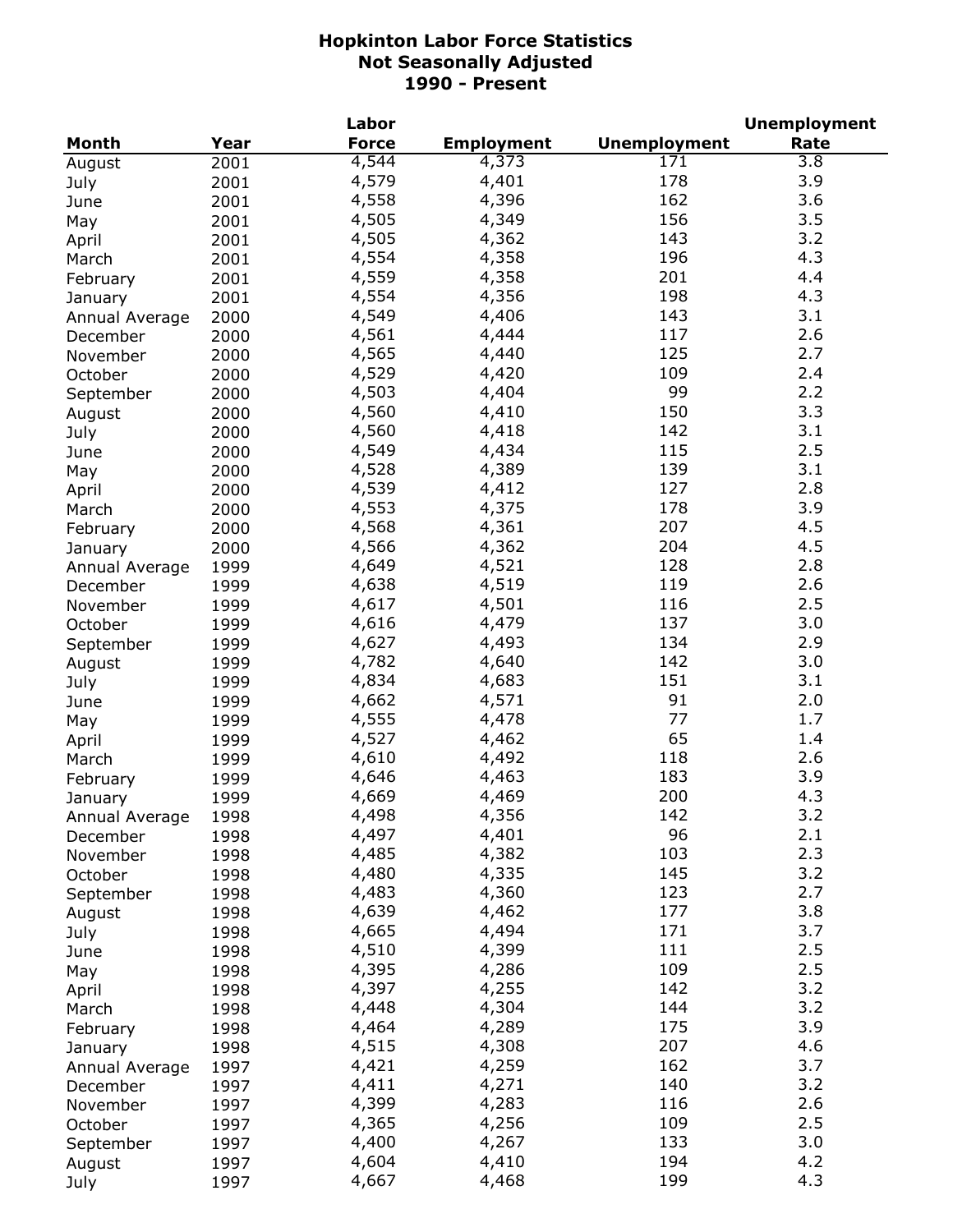|                |      | Labor          |                   |                     | <b>Unemployment</b> |
|----------------|------|----------------|-------------------|---------------------|---------------------|
| <b>Month</b>   | Year | <b>Force</b>   | <b>Employment</b> | <b>Unemployment</b> | Rate                |
| June           | 1997 | 4,475          | 4,337             | 138                 | 3.1                 |
| May            | 1997 | 4,342          | 4,202             | 140                 | 3.2                 |
| April          | 1997 | 4,348          | 4,178             | 170                 | 3.9                 |
| March          | 1997 | 4,340          | 4,159             | 181                 | 4.2                 |
| February       | 1997 | 4,329          | 4,136             | 193                 | 4.5                 |
| January        | 1997 | 4,365          | 4,136             | 229                 | 5.2                 |
| Annual Average | 1996 | 4,225          | 4,073             | 152                 | 3.6                 |
| December       | 1996 | 4,270          | 4,122             | 148                 | 3.5                 |
| November       | 1996 | 4,252          | 4,116             | 136                 | 3.2                 |
| October        | 1996 | 4,256          | 4,149             | 107                 | 2.5                 |
|                |      | 4,158          | 4,035             | 123                 | 3.0                 |
| September      | 1996 | 4,333          | 4,175             | 158                 | 3.6                 |
| August         | 1996 |                |                   | 172                 | 3.9                 |
| July           | 1996 | 4,437          | 4,265             |                     |                     |
| June           | 1996 | 4,265          | 4,171             | 94                  | 2.2                 |
| May            | 1996 | 4,184          | 4,050             | 134                 | 3.2                 |
| April          | 1996 | 4,131          | 3,995             | 136                 | 3.3                 |
| March          | 1996 | 4,143          | 3,959             | 184                 | 4.4                 |
| February       | 1996 | 4,121          | 3,918             | 203                 | 4.9                 |
| January        | 1996 | 4,148          | 3,915             | 233                 | 5.6                 |
| Annual Average | 1995 | 4,120          | 3,953             | 167                 | 4.1                 |
| December       | 1995 | 4,109          | 3,967             | 142                 | 3.5                 |
| November       | 1995 | 4,110          | 3,962             | 148                 | 3.6                 |
| October        | 1995 | 4,056          | 3,929             | 127                 | 3.1                 |
| September      | 1995 | 4,109          | 3,964             | 145                 | 3.5                 |
| August         | 1995 | 4,241          | 4,066             | 175                 | 4.1                 |
| July           | 1995 | 4,307          | 4,136             | 171                 | 4.0                 |
| June           | 1995 | 4,149          | 3,997             | 152                 | 3.7                 |
| May            | 1995 | 4,053          | 3,898             | 155                 | 3.8                 |
| April          | 1995 | 4,027          | 3,884             | 143                 | 3.6                 |
| March          | 1995 | 4,076          | 3,892             | 184                 | 4.5                 |
| February       | 1995 | 4,124          | 3,878             | 246                 | 6.0                 |
| January        | 1995 | 4,083          | 3,863             | 220                 | 5.4                 |
| Annual Average | 1994 | 4,040          | 3,877             | 163                 | 4.0                 |
| December       | 1994 | 3,974          | 3,857             | 117                 | 2.9                 |
| November       | 1994 | 3,995          | 3,852             | 143                 | 3.6                 |
| October        | 1994 | 3,977          | 3,860             | 117                 | 2.9                 |
|                | 1994 | 4,013          | 3,888             | 125                 | 3.1                 |
| September      |      | 4,158          | 3,978             | 180                 | 4.3                 |
| August         | 1994 |                |                   | 177                 | 4.2                 |
| July           | 1994 | 4,225<br>4,106 | 4,048<br>3,985    | 121                 | 2.9                 |
| June           | 1994 |                |                   | 128                 | 3.2                 |
| May            | 1994 | 4,000          | 3,872             |                     |                     |
| April          | 1994 | 3,983          | 3,836             | 147                 | 3.7                 |
| March          | 1994 | 4,012          | 3,785             | 227                 | 5.7                 |
| February       | 1994 | 4,014          | 3,787             | 227                 | 5.7                 |
| January        | 1994 | 4,021          | 3,773             | 248                 | 6.2                 |
| Annual Average | 1993 | 3,965          | 3,779             | 186                 | 4.7                 |
| December       | 1993 | 3,990          | 3,777             | 213                 | 5.3                 |
| November       | 1993 | 3,932          | 3,758             | 174                 | 4.4                 |
| October        | 1993 | 3,908          | 3,746             | 162                 | 4.1                 |
| September      | 1993 | 3,985          | 3,835             | 150                 | 3.8                 |
| August         | 1993 | 4,100          | 3,915             | 185                 | 4.5                 |
| July           | 1993 | 4,098          | 3,935             | 163                 | 4.0                 |
| June           | 1993 | 3,976          | 3,812             | 164                 | 4.1                 |
| May            | 1993 | 3,884          | 3,738             | 146                 | 3.8                 |